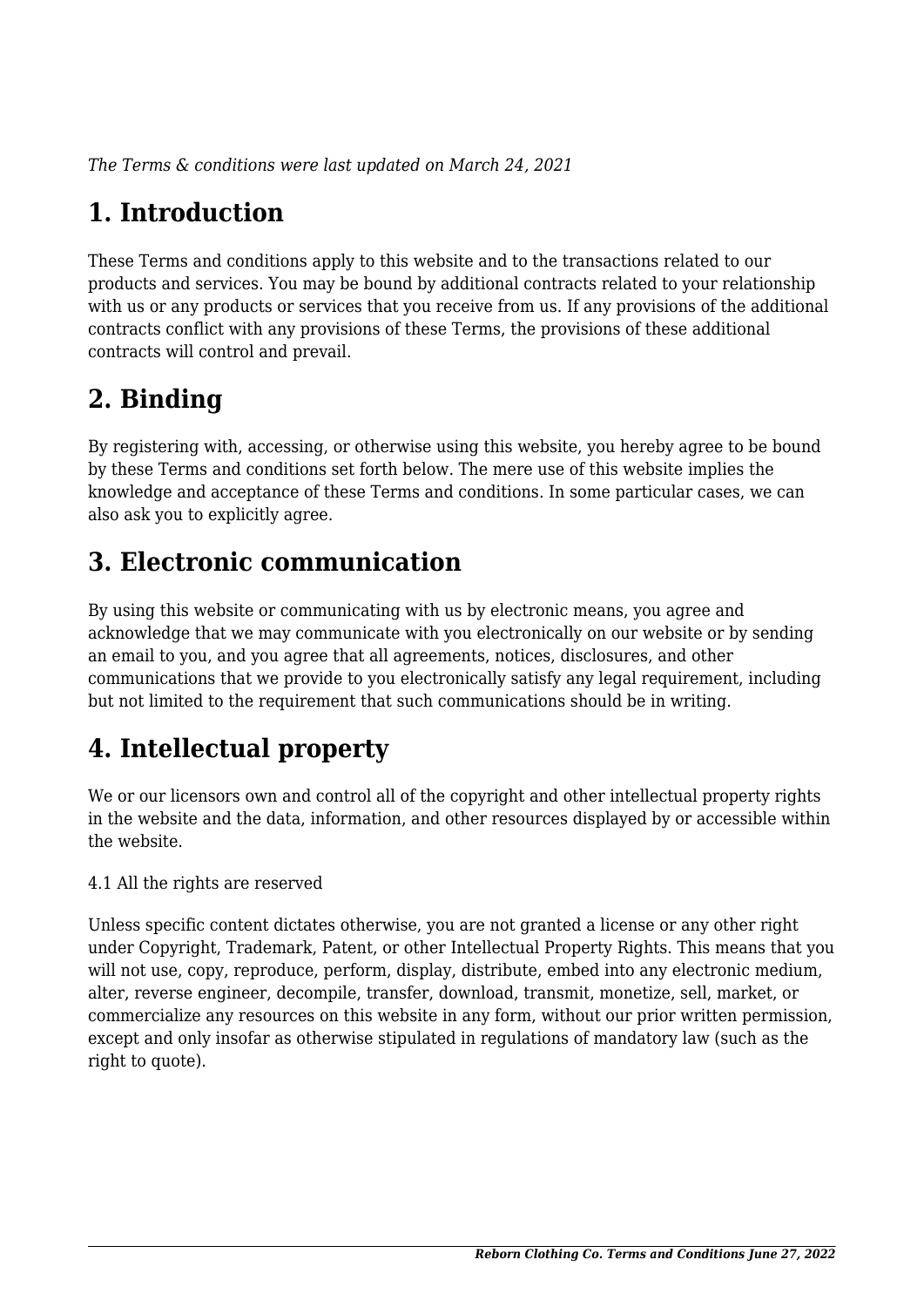## **5. Newsletter**

Notwithstanding the foregoing, you may forward our newsletter in the electronic form to others who may be interested in visiting our website.

# **6. Third-party property**

Our website may include hyperlinks or other references to other party's websites. We do not monitor or review the content of other party's websites which are linked to from this website. Products or services offered by other websites shall be subject to the applicable Terms and Conditions of those third parties. Opinions expressed or material appearing on those websites are not necessarily shared or endorsed by us.

We will not be responsible for any privacy practices or content of these sites. You bear all risks associated with the use of these websites and any related third-party services. We will not accept any responsibility for any loss or damage in whatever manner, however caused, resulting from your disclosure to third parties of personal information.

#### **7. Responsible use**

By visiting our website, you agree to use it only for the purposes intended and as permitted by these Terms, any additional contracts with us, and applicable laws, regulations, and generally accepted online practices and industry guidelines. You must not use our website or services to use, publish or distribute any material which consists of (or is linked to) malicious computer software; use data collected from our website for any direct marketing activity, or conduct any systematic or automated data collection activities on or in relation to our website.

Engaging in any activity that causes, or may cause, damage to the website or that interferes with the performance, availability, or accessibility of the website is strictly prohibited.

## **8. Registration**

You may register for an account with our website. During this process, you may be required to choose a password. You are responsible for maintaining the confidentiality of passwords and account information and agree not to share your passwords, account information, or secured access to our website or services with any other person. You must not allow any other person to use your account to access the website because you are responsible for all activities that occur through the use of your passwords or accounts. You must notify us immediately if you become aware of any disclosure of your password.

After account termination, you will not attempt to register a new account without our permission.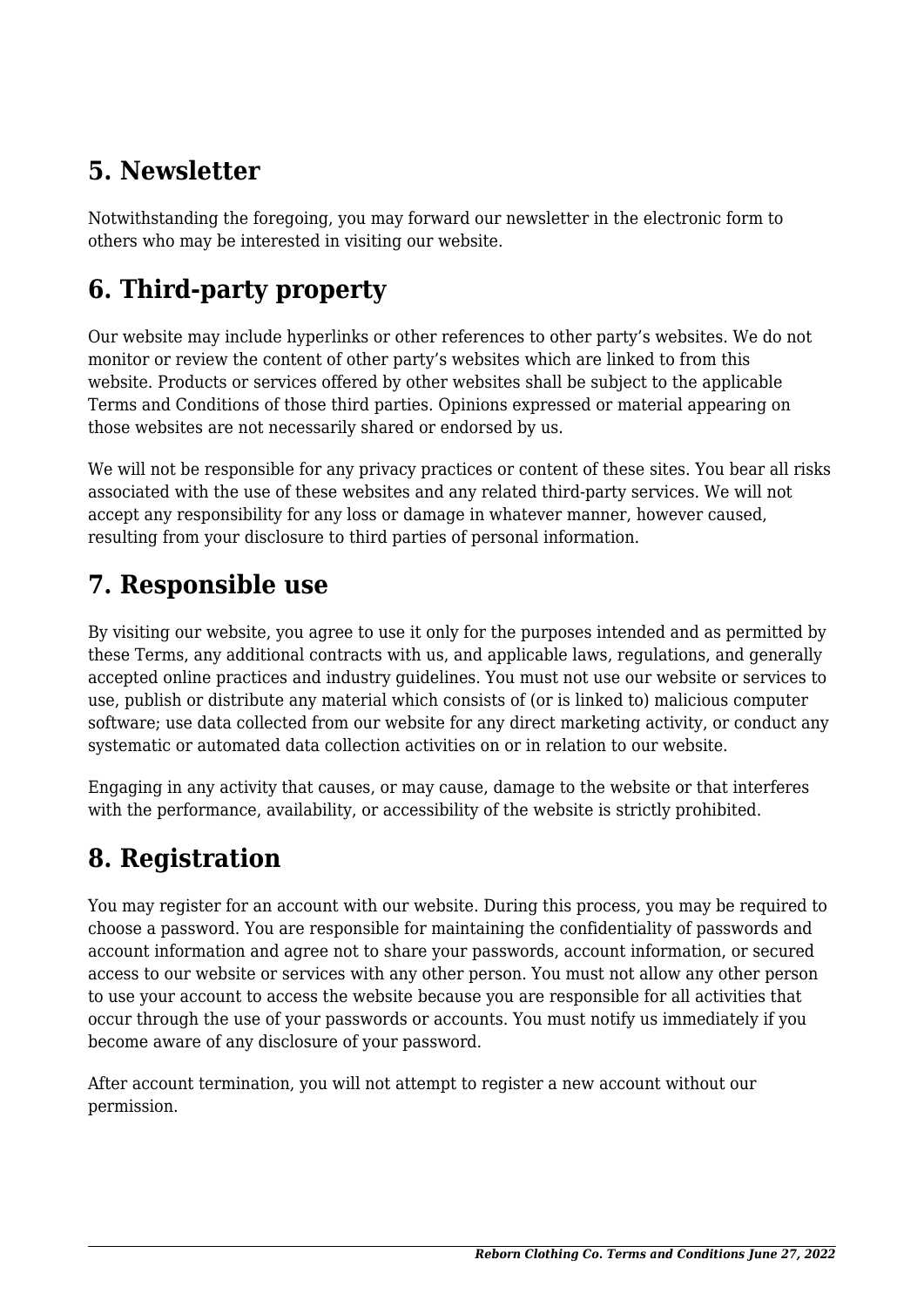## **9. Refund and Return policy**

#### 9.1 Right of withdrawal

You have the right to withdraw from this contract within 30 days without giving any reason.

The withdrawal period will expire after 30 days from the day on which you acquire, or a thirdparty other than the carrier and indicated by you acquires, physical possession of the goods.

To exercise the right of withdrawal, you must inform us of your decision to withdraw from this contract by an unequivocal statement (for example a letter sent by post, fax, or email). Our contact details can be found below. You may use the attached model [withdrawal form](https://rebornclothing.co/app/uploads/complianz/withdrawal-forms/withdrawal-form-en.pdf), but it is not obligatory.

You can also electronically fill in and submit the model withdrawal form or any other unequivocal statement on our [website](https://rebornclothing.co/contact/).

If you use this option, we will communicate to you an acknowledgement of receipt of such a withdrawal on a durable medium (for example by email) without delay.

To meet the withdrawal deadline, it is sufficient for you to send your communication concerning your exercise of the right of withdrawal before the withdrawal period has expired.

#### 9.2 Effects of withdrawal

If you withdraw from this contract, we shall reimburse you all payments received from you, including the costs of delivery (with the exception of the supplementary costs resulting from your choice of a type of delivery other than the least expensive type of standard delivery offered by us), without undue delay and in any event not later than 14 days from the day on which we are informed about your decision to withdraw from this contract. We will carry out such reimbursement using the same means of payment as you used for the initial transaction unless you have expressly agreed otherwise; in any event, you will not incur any fees as a result of such reimbursement.

You shall send back the goods or hand them over to us or a person authorised by us to receive the goods, without undue delay and in any event not later than 14 days from the day on which you communicate your withdrawal from this contract to us. The deadline is met if you send back the goods before the period of 14 days has expired.

We may withhold reimbursement until we have received the goods back or you have supplied evidence of having sent back the goods, whichever is the earliest.

You will have to bear the direct cost of returning the goods.

You are only liable for any diminished value of the goods resulting from the handling other than what is necessary to establish the nature, characteristics, and functioning of the goods.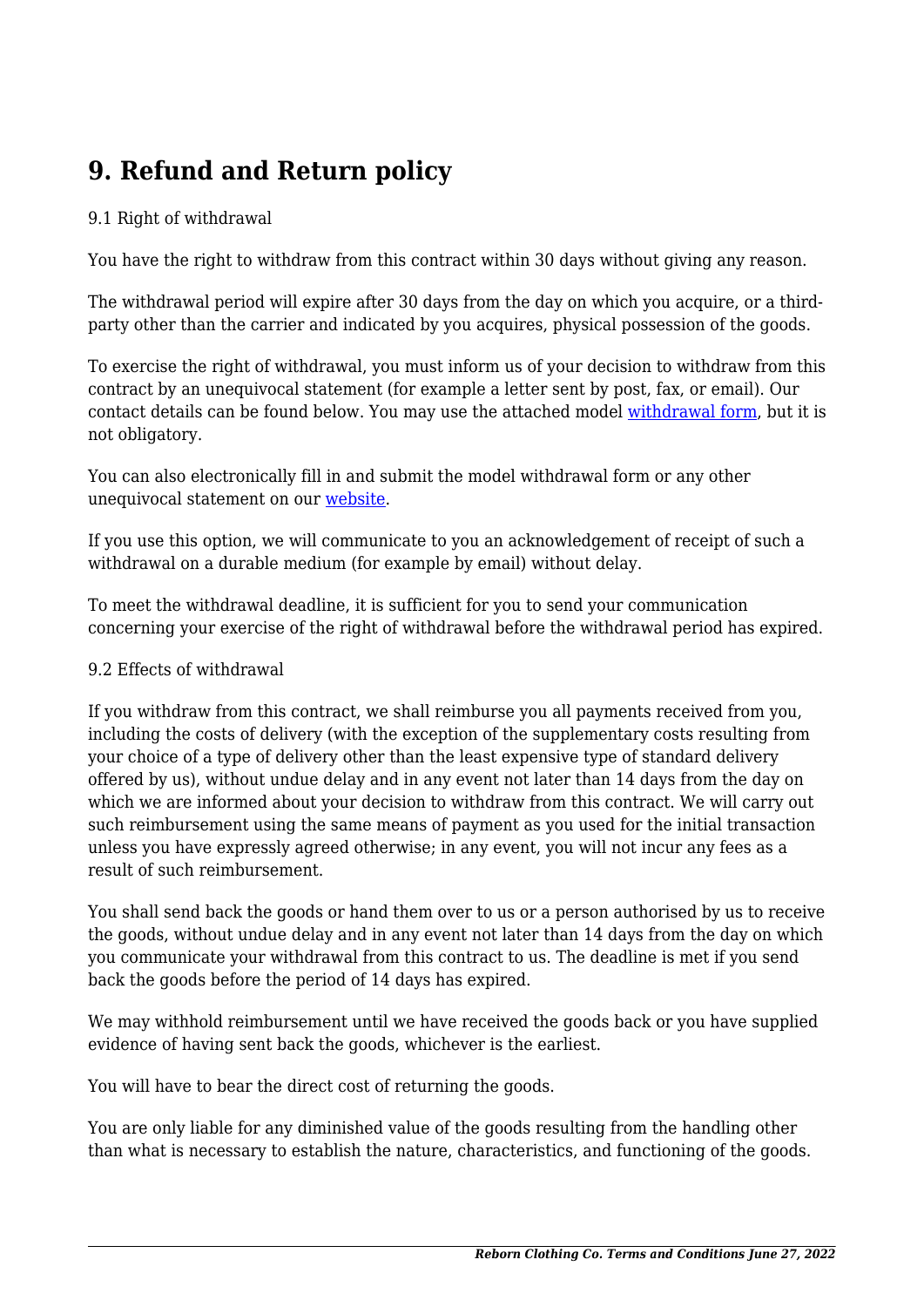Please note that there are some legal exceptions to the right to withdraw, and some items can therefore not be returned or exchanged. We will let you know if this applies in your particular case.

## **10. Idea submission**

Do not submit any ideas, inventions, works of authorship, or other information that can be considered your own intellectual property that you would like to present to us unless we have first signed an agreement regarding the intellectual property or a non-disclosure agreement. If you disclose it to us absent such written agreement, you grant to us a worldwide, irrevocable, non-exclusive, royalty-free license to use, reproduce, store, adapt, publish, translate and distribute your content in any existing or future media.

#### **11. Termination of use**

We may, in our sole discretion, at any time modify or discontinue access to, temporarily or permanently, the website or any Service thereon. You agree that we will not be liable to you or any third party for any such modification, suspension or discontinuance of your access to, or use of, the website or any content that you may have shared on the website. You will not be entitled to any compensation or other payment, even if certain features, settings, and/or any Content you have contributed or have come to rely on, are permanently lost. You must not circumvent or bypass, or attempt to circumvent or bypass, any access restriction measures on our website.

#### **12. Warranties and liability**

Nothing in this section will limit or exclude any warranty implied by law that it would be unlawful to limit or to exclude. This website and all content on the website are provided on an "as is" and "as available" basis and may include inaccuracies or typographical errors. We expressly disclaim all warranties of any kind, whether express or implied, as to the availability, accuracy, or completeness of the Content. We make no warranty that:

- this website or our products or services will meet your requirements;
- this website will be available on an uninterrupted, timely, secure, or error-free basis;
- the quality of any product or service purchased or obtained by you through this website will meet your expectations.

Nothing on this website constitutes or is meant to constitute, legal, financial or medical advice of any kind. If you require advice you should consult an appropriate professional.

The following provisions of this section will apply to the maximum extent permitted by applicable law and will not limit or exclude our liability in respect of any matter which it would be unlawful or illegal for us to limit or to exclude our liability. In no event will we be liable for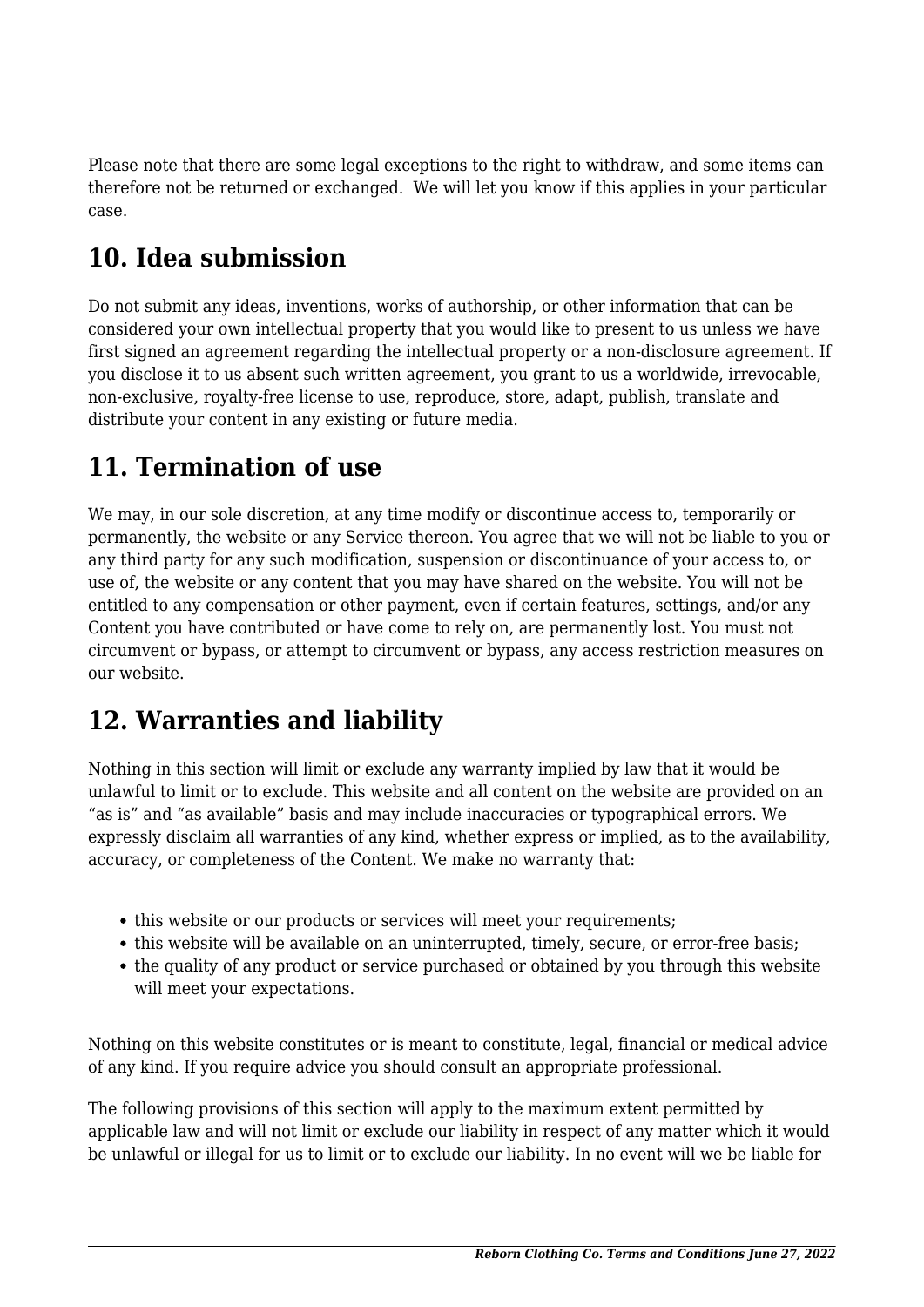any direct or indirect damages (including any damages for loss of profits or revenue, loss or corruption of data, software or database, or loss of or harm to property or data) incurred by you or any third party, arising from your access to, or use of, our website.

Except to the extent any additional contract expressly states otherwise, our maximum liability to you for all damages arising out of or related to the website or any products and services marketed or sold through the website, regardless of the form of legal action that imposes liability (whether in contract, equity, negligence, intended conduct, tort or otherwise) will be limited to the total price that you paid to us to purchase such products or services or use the website. Such limit will apply in the aggregate to all of your claims, actions and causes of action of every kind and nature.

#### **13. Privacy**

To access our website and/or services, you may be required to provide certain information about yourself as part of the registration process. You agree that any information you provide will always be accurate, correct, and up to date.

We take your personal data seriously and are committed to protecting your privacy. We will not use your email address for unsolicited mail. Any emails sent by us to you will only be in connection with the provision of agreed products or services.

We have developed a policy to address any privacy concerns you may have. For more information, please see our **Privacy Statement** and our [Cookie Policy](https://rebornclothing.co/cookies/).

# **14. Export restrictions / Legal compliance**

Access to the website from territories or countries where the Content or purchase of the products or Services sold on the website is illegal is prohibited. You may not use this website in violation of export laws and regulations of United States.

# **15. Assignment**

You may not assign, transfer or sub-contract any of your rights and/or obligations under these Terms and conditions, in whole or in part, to any third party without our prior written consent. Any purported assignment in violation of this Section will be null and void.

## **16. Breaches of these Terms and conditions**

Without prejudice to our other rights under these Terms and Conditions, if you breach these Terms and Conditions in any way, we may take such action as we deem appropriate to deal with the breach, including temporarily or permanently suspending your access to the website, contacting your internet service provider to request that they block your access to the website, and/or commence legal action against you.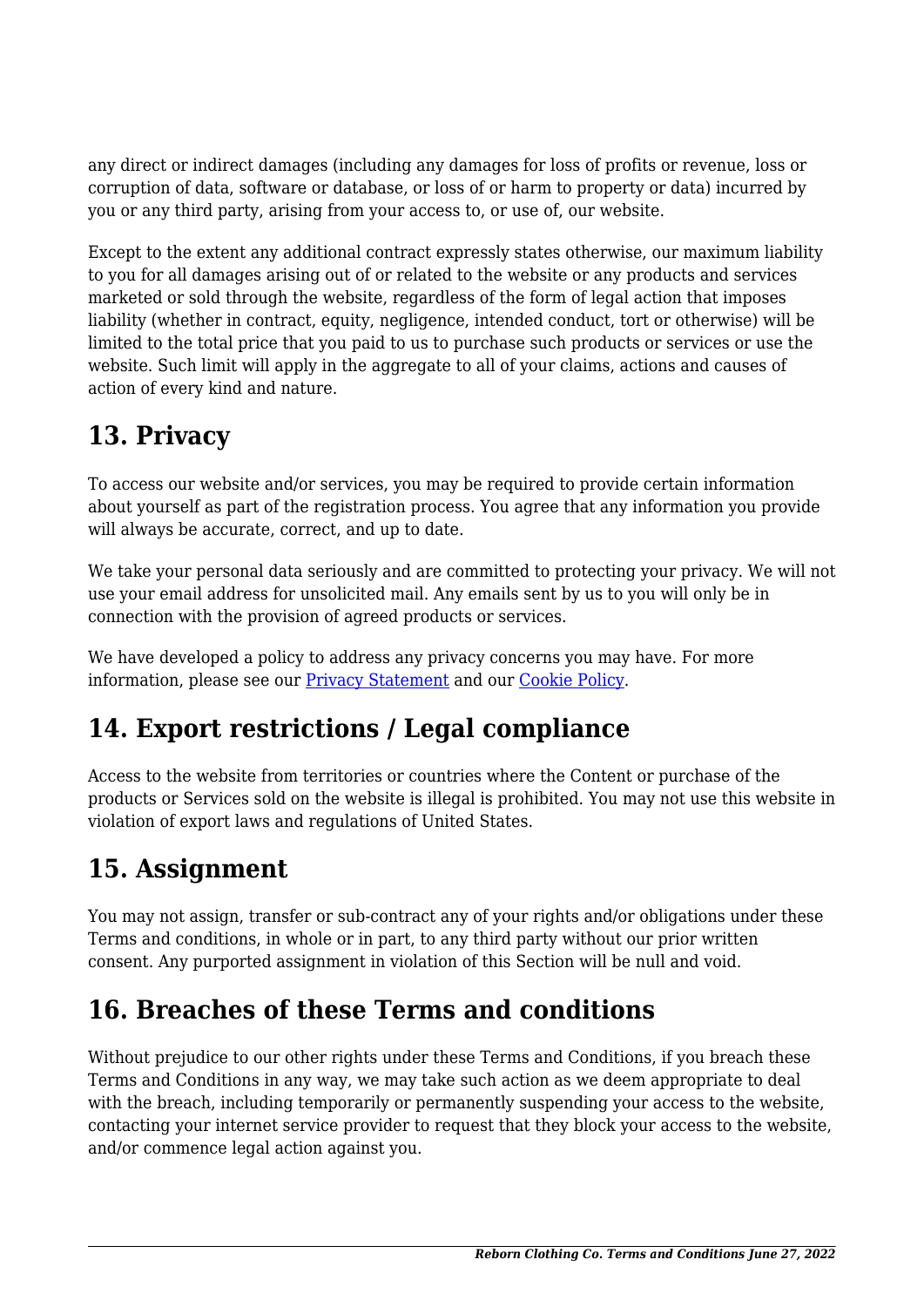## **17. Force majeure**

Except for obligations to pay money hereunder, no delay, failure or omission by either party to carry out or observe any of its obligations hereunder will be deemed to be a breach of these Terms and conditions if and for as long as such delay, failure or omission arises from any cause beyond the reasonable control of that party.

#### **18. Indemnification**

You agree to indemnify, defend and hold us harmless, from and against any and all claims, liabilities, damages, losses and expenses, relating to your violation of these Terms and conditions, and applicable laws, including intellectual property rights and privacy rights. You will promptly reimburse us for our damages, losses, costs and expenses relating to or arising out of such claims.

#### **19. Waiver**

Failure to enforce any of the provisions set out in these Terms and Conditions and any Agreement, or failure to exercise any option to terminate, shall not be construed as waiver of such provisions and shall not affect the validity of these Terms and Conditions or of any Agreement or any part thereof, or the right thereafter to enforce each and every provision.

#### **20. Language**

These Terms and Conditions will be interpreted and construed exclusively in English. All notices and correspondence will be written exclusively in that language.

#### **21. Entire agreement**

These Terms and Conditions, together with our [privacy statement](https://rebornclothing.co/privacy/) and [cookie policy,](https://rebornclothing.co/cookies/) constitute the entire agreement between you and Reborn Clothing Co., L.L.C. in relation to your use of this website.

#### **22. Updating of these Terms and conditions**

We may update these Terms and Conditions from time to time. It is your obligation to periodically check these Terms and Conditions for changes or updates. The date provided at the beginning of these Terms and Conditions is the latest revision date. Changes to these Terms and Conditions will become effective upon such changes being posted to this website. Your continued use of this website following the posting of changes or updates will be considered notice of your acceptance to abide by and be bound by these Terms and Conditions.